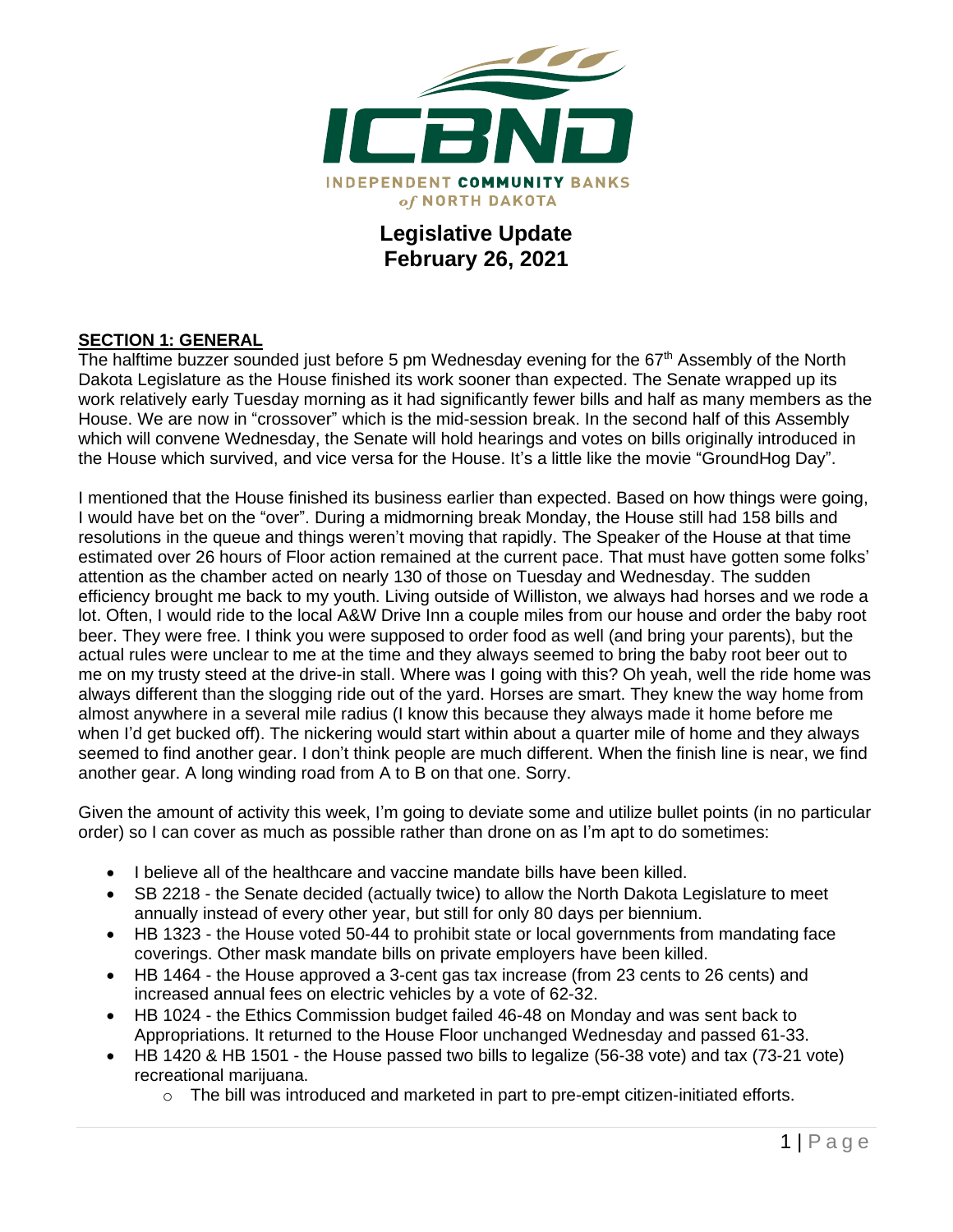- The bill limits use to those 21 and older, limits possession to one ounce, limits and tracks purchase amounts, limits use to private property and bans home growing.
- $\circ$  The bill does not (and really cannot) address issues related to banking marijuana including the fact that it's still a federally banned substance.
- The pared down (\$680 million) bonding bill passed the House last week while the Democrats \$2 billion bonding bill failed this week 14-76 along party lines.

Worthy of more than a bullet point is Representative Mike Nathe's HB 1425 which passed the House resoundingly yesterday by a vote of 85-8. ICBND and others have worked with Representative Nathe on this bill for quite some time. At the risk of oversimplifying the measure, it seeks to tap up to 20 percent of the Legacy Fund for investments in and through North Dakota businesses. At present, about one percent of the Legacy Fund's principal is invested in North Dakota. Senate Majority Leader Rich Wardner is a cosponsor of the bill so I like its chances in the Senate, but I suppose we should never get too presumptuous.

Finally, the mask saga at the Capitol will renew after crossover. The House leadership plans to conduct a vote to remove the mask mandate on lawmakers, lobbyists and visitors for the balance of the session by March 12. Senate leadership have expressed a preference for March 19.

### **SECTION 2: OTHER BILL UPDATES FROM ICBND "PRIORITY" TRACKING LIST**

**HB 1026** – relates to financial criteria for grain buyer, grain broker, grain processor, and warehousemen licenses, and licensing and bonding for grain brokers and grain processors. It also pertains to definitions of grain brokers and processors, the duties and powers of the commissioner, confidentiality records, scale ticket contents, credit-sale contracts, reports, annual licenses, fees, and bonds for grain buyers, grain brokers, grain processors, and warehousemen. We supported this bill as amended in the House and it passed the chamber. It was heard Monday in Senate Ag Committee and received a "Do Pass" recommendation. This is the first of our tracking bills that already crossed over.

**HB 1172** – sought to force some restrictions on those in Ag Mediation. We were neutral originally on the bill and opposed a variety of amendment attempts. It failed on the House Floor by a vote of 5-89 on Tuesday. Done with that one I hope unless they try to sneak something in on another bill in the Senate.

**HB 1187** – is the Bank of North Dakota Rebuilders Program that we supported. It provides permanent funding for the state to respond to natural disasters like the Mouse River Flood of 2011. It passed the House 93-1 Wednesday.

**HB 1339** – originally sought to remove several items from the definition of "dangerous weapon" including machetes, swords, crossbows, spears, BB guns, air rifles, and CO2 guns to name a few. ICBND did not take a position on the bill but we have been monitoring it. I personally have seen some air and CO2 rifles that are, at least from a distance, hard to differentiate from higher caliber rifles. Last week, the bill was neutered as it was turned into a "shall consider" study focusing on the definitions of "dangerous weapon" and "public gathering". The House Judiciary Committee gave the amended bill a 12-1-1 "Do Pass" recommendation and it passed on the Floor this week by a vote of 65-28.

**HB 1366** – is the Repairman's Lien bill that I discussed ad nauseum last week after we got our butt kicked in the House Transportation Committee. ICBND and others in the financial services coalition spent much time and energy unsuccessfully opposing this bill. Just as the wound was beginning to heal a bit, the House passed the bill 94-0 Tuesday. Gonna need another band-aid.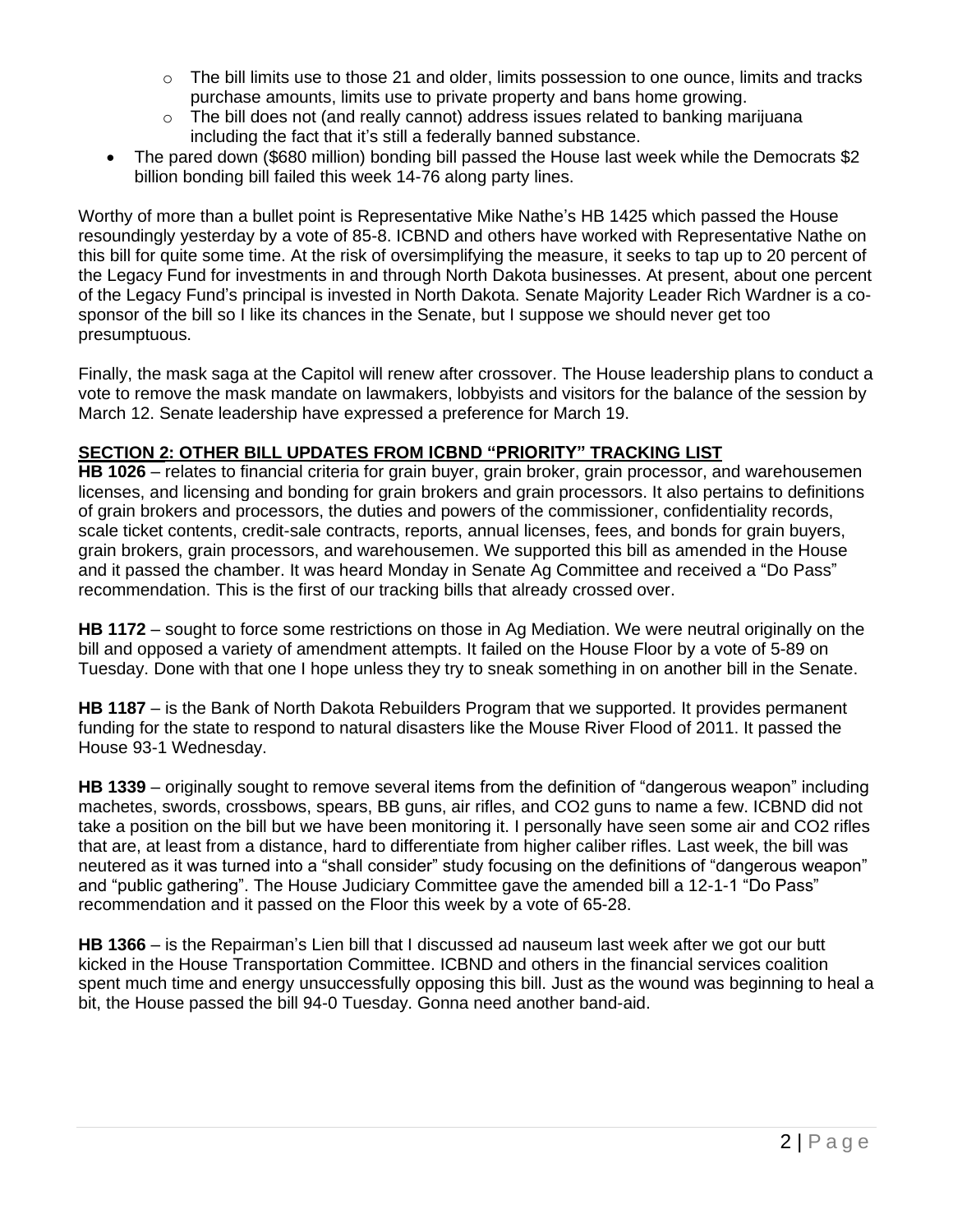#### **SECTION 3: ICBND BILL HEARINGS NEXT WEEK**

| <b>Date</b><br>and<br><b>Time</b> | <b>Bill</b><br><b>Number</b> | <b>Short Title</b>                                                                                                                                                                                                                                                                                                                                               | <b>Committee</b>                                                              |
|-----------------------------------|------------------------------|------------------------------------------------------------------------------------------------------------------------------------------------------------------------------------------------------------------------------------------------------------------------------------------------------------------------------------------------------------------|-------------------------------------------------------------------------------|
| 03/03/2021<br>09:00               | HB 1398                      | Relating to prohibitions on political subdivisions regulating paid family<br>leave.                                                                                                                                                                                                                                                                              | Senate Industry,<br><b>Business and Labor</b>                                 |
| 03/03/2021<br>09:45               | HB 1258                      | Relating to real estate commission administration and real estate licensing;<br>to repeal chapter 43-23.4 of the North Dakota Century Code, relating to<br>real estate broker trust accounts; and to provide a penalty.                                                                                                                                          | Senate Industry,<br><b>Business and Labor</b>                                 |
| 03/03/2021 SB 2048<br>10:00       |                              | Relating to the Revised Uniform Unclaimed Property Act, relating to the<br>uniform unclaimed property act; to provide for a report; to provide a penalty;<br>and to provide a continuing appropriation.                                                                                                                                                          | House Judiciary                                                               |
| 03/03/2021 HB 1374<br>10:15       |                              | Relating to an income tax deduction for COVID-19 relief benefits; and to<br>provide an effective date.                                                                                                                                                                                                                                                           | Senate Finance and<br>Taxation                                                |
| 03/03/2021<br>02:30               | <b>HB 1087</b>               | Relating to third-party reinsurance; relating to premium taxes and credits<br>for insurance companies and the establishment of an invisible reinsurance<br>pool for the individual health insurance market; to provide for a study; to<br>provide a penalty; to provide an appropriation; to provide a continuing<br>appropriation; and to declare an emergency. | Senate Industry,<br><b>Business and Labor</b>                                 |
| 03/04/2021 SB 2070<br>09:00       |                              | Relating to the regulated substance response; relating to the regulated<br>substance response; to repeal sections 23.1-04-04 and 23.1-10-01 of the<br>North Dakota Century Code, relating to contaminated properties; to provide<br>a continuing appropriation; and to provide for retroactive application.                                                      | House Energy and<br><b>Natural Resources</b>                                  |
| 03/04/2021 SB 2191<br>09:00       |                              | Relating to the disposal of abandoned personal property.                                                                                                                                                                                                                                                                                                         | <b>House Political</b><br>Subdivisions                                        |
| 03/04/2021<br>10:00               | SB 2293                      | Relating to statements of full consideration.                                                                                                                                                                                                                                                                                                                    | <b>House Political</b><br>Subdivisions                                        |
| 03/04/2021<br>11:00               | <b>SB 2098</b>               | Relating to abandoned vehicles.                                                                                                                                                                                                                                                                                                                                  | <b>House Transportation</b>                                                   |
| 03/04/2021<br>03:15               | HB 1231                      | Relating to duty of the investment director to consider investing locally.                                                                                                                                                                                                                                                                                       | Senate Government<br>and Veterans Affairs                                     |
| 03/05/2021<br>10:00               | SB 2019                      | A BILL for an Act to provide an appropriation for defraying the expenses of<br>the department of career and technical education; and to provide a report.                                                                                                                                                                                                        | House Appropriations -<br><b>Education and</b><br><b>Environment Division</b> |

Legislator contact information can be found at<http://www.legis.nd.gov/contact-my-legislators> and you can check on any legislative activities through the Legislative Council's web page at [www.legis.nd.gov.](http://www.legis.nd.gov/)

Thank you for your participation in the legislative process. Please call, email or text me with any questions or concerns. If you'd like to be taken off this distribution list or if there are others in your organization that should be on the distribution list for the legislative updates, please let me know.

Sincerely,

Bang D. Haugen

*Barry D. Haugen [barryh@icbnd.com](mailto:barryh@icbnd.com) cell: 701.955.4308 office: 701.258.7121*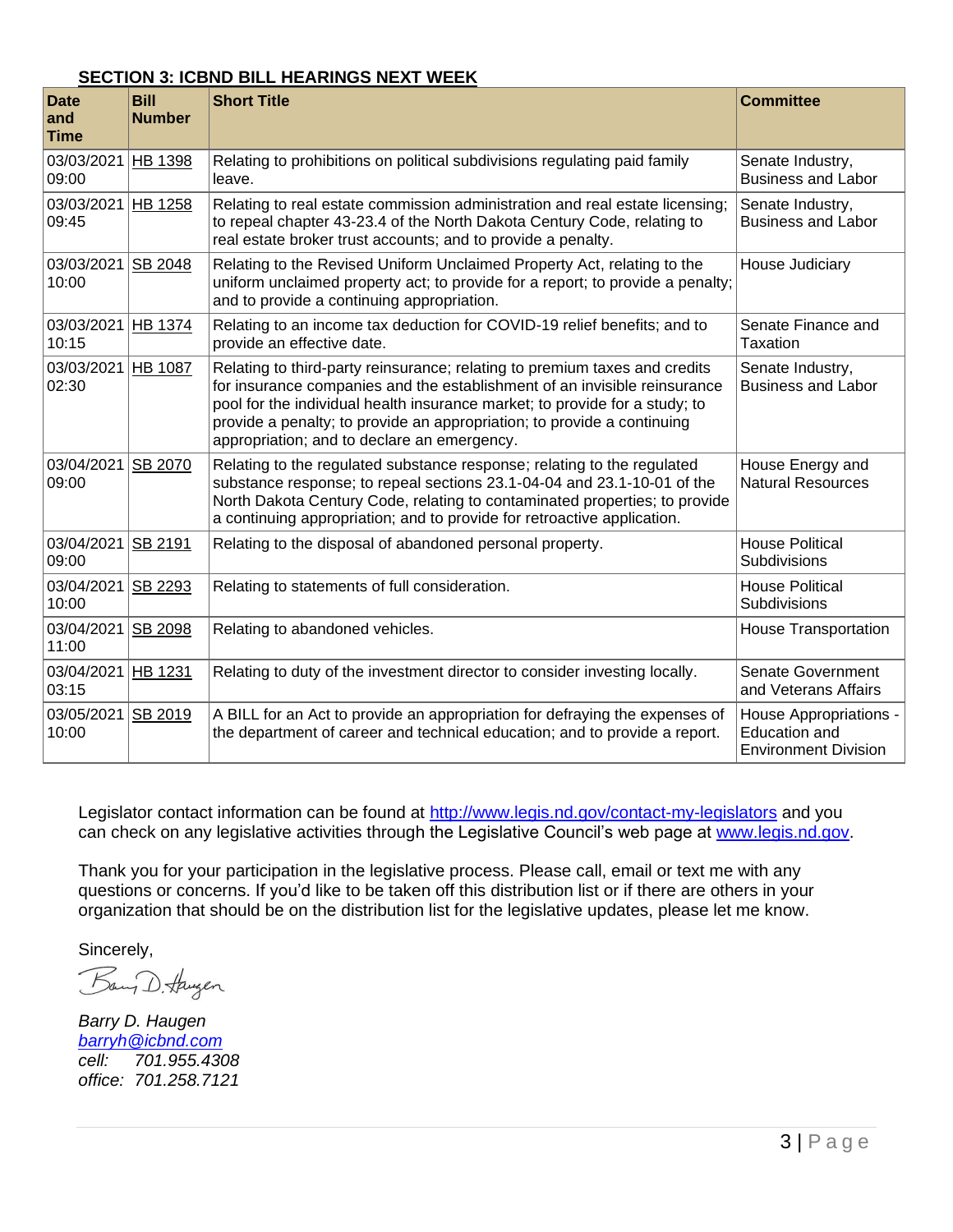

# **ICBND BILL TRACKING LIST**

| <b>Bill</b>    | <b>Status</b>                                                                                                                                                                       | <b>Title</b>                                                                                                                                                                                                                                                                                                                                                                                                                                                                            |
|----------------|-------------------------------------------------------------------------------------------------------------------------------------------------------------------------------------|-----------------------------------------------------------------------------------------------------------------------------------------------------------------------------------------------------------------------------------------------------------------------------------------------------------------------------------------------------------------------------------------------------------------------------------------------------------------------------------------|
| HB 1011        | House: PASSED<br>02/17 H Amendment adopted, placed on<br>calendar<br>02/23 H Second reading, passed, yeas 94<br>nays 0                                                              | A BILL for an Act to provide an appropriation for defraying the<br>expenses of the securities department.                                                                                                                                                                                                                                                                                                                                                                               |
| HB 1024        | House: PASSED<br>02/23 H Reported back, do pass, place on<br>calendar 17 4 0<br>02/24 H Second reading, passed, yeas 61<br>nays 33                                                  | A BILL for an Act to provide an appropriation for defraying the<br>expenses of the ethics commission.                                                                                                                                                                                                                                                                                                                                                                                   |
| HB 1026        | House: PASSED<br>Senate: INTRODUCED<br>02/18 S Committee Hearing - 09:00 AM<br>02/22 S Reported back, do pass, place on<br>calendar 600                                             | Relating to financial criteria for grain buyer, grain broker, grain<br>processor, and warehousemen licenses, and licensing and<br>bonding for grain brokers and grain processors; relating to<br>definitions of grain brokers and processors, the duties and powers<br>of the commissioner, confidentiality records, scale ticket contents,<br>credit-sale contracts, reports, annual licenses, fees, and bonds for<br>grain buyers, grain brokers, grain processors, and warehousemen; |
| <b>HB 1037</b> | House: DEFEATED<br>02/23 H Reported back, do not pass, placed<br>on calendar 21 0 0<br>02/24 H Second reading, failed to pass, yeas<br>0 nays 91                                    | Relating to a legacy earnings fund; and to amend and reenact<br>subsection 1 of section 21-10-06 of the North Dakota Century<br>Code, relating to funds invested by the state investment board.                                                                                                                                                                                                                                                                                         |
| HB 1043        | House: PASSED<br>02/19 H Amendment adopted, placed on<br>calendar<br>02/23 H Second reading, passed, yeas 79<br>nays 12                                                             | Relating to the ethics commission delegation of duties and<br>advisory opinions; to amend and reenact subsection 2 of section<br>54-66-01 and sections 54-66-05, 54-66-06, 54-66-07, 54-66-08,<br>54-66-09, and 54-66-12 of the North Dakota Century Code,<br>relating to ethics commission complaint procedures.                                                                                                                                                                       |
| HB 1050        | House: PASSED<br>Senate: INTRODUCED<br>02/02 S Introduced, first reading, referred<br>Industry, Business and Labor Committee<br>02/17 S Committee Hearing - 09:00 AM                | Relating to definitions relating to business incentives, agreements,<br>and reports.                                                                                                                                                                                                                                                                                                                                                                                                    |
| <b>HB 1087</b> | House: PASSED<br>Senate: INTRODUCED<br>02/17 S Introduced, first reading, (emergency)<br>referred Industry, Business and Labor<br>Committee<br>03/03 S Committee Hearing - 02:30 PM | Relating to third-party reinsurance; relating to premium taxes and<br>credits for insurance companies and the establishment of an<br>invisible reinsurance pool for the individual health insurance<br>market; to provide for a study; to provide a penalty; to provide an<br>appropriation; to provide a continuing appropriation; and to declare<br>an emergency.                                                                                                                     |
| HB 1132        | House: WITHDRAWN<br>01/27 H Request return from committee<br>01/27 H Withdrawn from further consideration                                                                           | Relating to bonded debt repayments; to amend and reenact<br>sections 6-09.4-06 and 6-09.4-10 of the North Dakota Century<br>Code, relating to borrowing and lending authority of the public<br>finance authority and reserve funds associated with bonds; to<br>provide an appropriation; to provide a bond issue limit; to provide<br>an exemption; and to declare an emergency.                                                                                                       |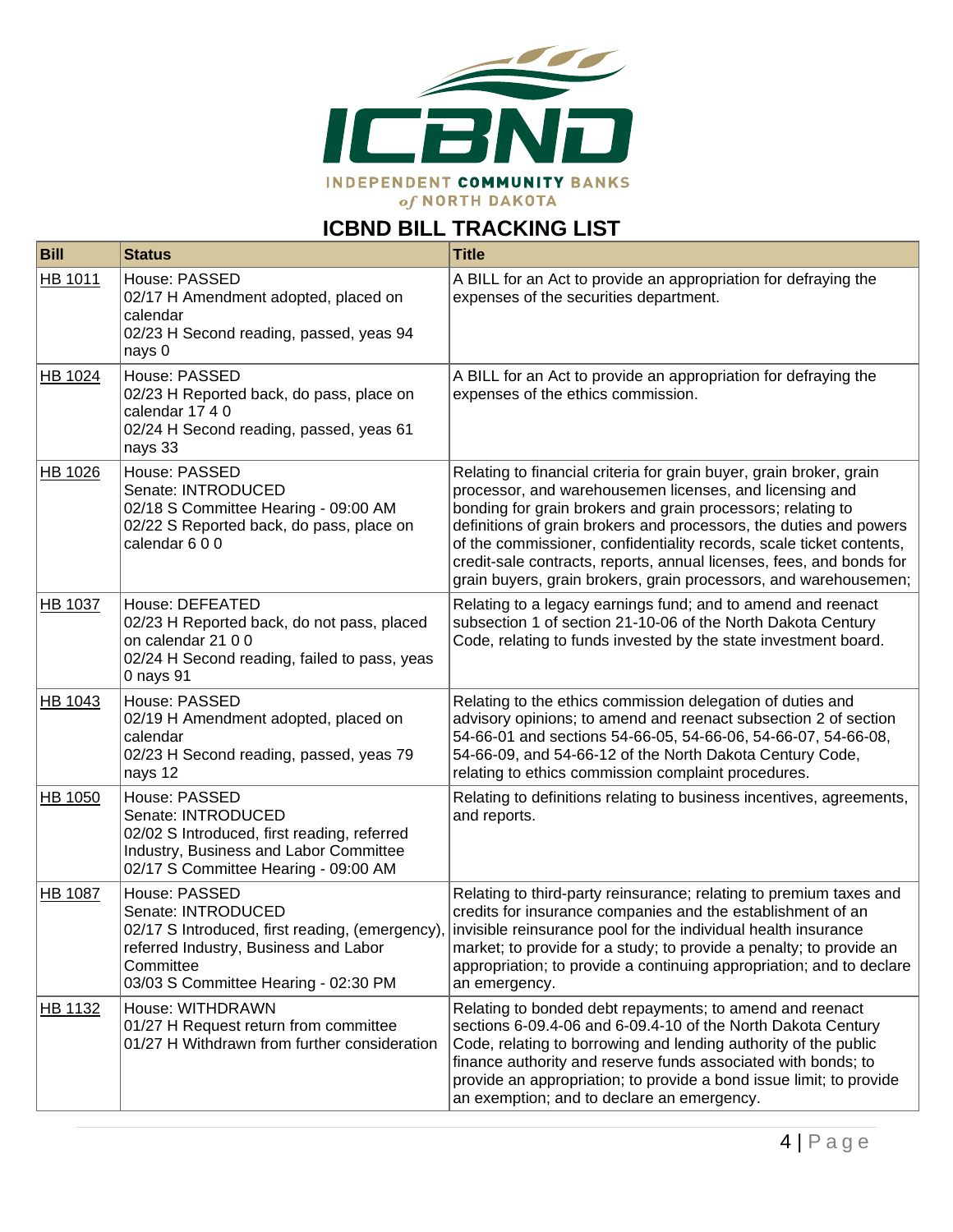| HB 1136        | House: DEFEATED<br>01/25 H Reported back, do not pass, placed<br>on calendar 10 1 3<br>01/29 H Second reading, failed to pass, yeas<br>3 nays 86                            | Relating to the disposition of proceeds from tax lien foreclosures.                                                                                                                                                                                                                                                                                                                                |
|----------------|-----------------------------------------------------------------------------------------------------------------------------------------------------------------------------|----------------------------------------------------------------------------------------------------------------------------------------------------------------------------------------------------------------------------------------------------------------------------------------------------------------------------------------------------------------------------------------------------|
| HB 1147        | House: DEFEATED<br>02/19 H Reported back, do not pass, placed<br>on calendar 17 3 1<br>02/24 H Second reading, failed to pass, yeas<br>31 nays 63                           | Relating to public employee fertility health benefits; to amend and<br>reenact section 26.1-36.6-03 of the North Dakota Century Code,<br>relating to self-insurance health plans; to provide for a report; to<br>provide for application; to provide an expiration date; and to<br>declare an emergency.                                                                                           |
| HB 1154        | House: PASSED<br>Senate: INTRODUCED<br>02/23 S Received from House<br>02/23 S Introduced, first reading, referred<br><b>Human Services Committee</b>                        | Relating to prior authorization of dental services, dental networks,<br>and payment of dental claims.                                                                                                                                                                                                                                                                                              |
| HB 1172        | House: DEFEATED<br>02/15 H Amendment adopted, placed on<br>calendar<br>02/23 H Second reading, failed to pass, yeas<br>5 nays 89                                            | Relating to agricultural mediation and negotiation services.                                                                                                                                                                                                                                                                                                                                       |
| HB 1175        | House: PASSED<br>Senate: INTRODUCED<br>02/08 S Received from House<br>02/15 S Introduced, first reading, (emergency),<br>referred Industry, Business and Labor<br>Committee | Relating to business immunity from COVID-19 liability claims; to<br>provide for retroactive application; to provide an expiration date;<br>and to declare an emergency.                                                                                                                                                                                                                            |
| <b>HB 1187</b> | House: PASSED<br>02/23 H Amendment adopted, placed on<br>calendar<br>02/24 H Second reading, passed, yeas 93<br>nays 1                                                      | Relating to creation of a Bank of North Dakota rebuilders loan<br>program and a rebuilders permanent loan fund; to repeal sections<br>6-09-46 and 6-09-46.1 of the North Dakota Century Code, relating<br>to a rebuilders loan program, a rebuilders home loan program, and<br>a rebuilders home loan fund; to provide a continuing appropriation;<br>and to provide for a transfer.               |
| HB 1191        | House: PASSED<br>02/23 H Amendment adopted, placed on<br>calendar<br>02/24 H Second reading, passed, yeas 91<br>nays 1                                                      | Relating to reporting expenditures in support of or opposition to<br>candidates; and to provide a penalty.                                                                                                                                                                                                                                                                                         |
| HB 1199        | House: PASSED<br>Senate: INTRODUCED<br>02/01 S Received from House<br>02/15 S Introduced, first reading, referred<br><b>Finance and Taxation Committee</b>                  | Relating to the disposition of proceeds from tax lien foreclosures.                                                                                                                                                                                                                                                                                                                                |
| HB 1203        | House: DEFEATED<br>02/09 H Reported back, do not pass, placed<br>on calendar 9 5 0<br>02/17 H Second reading, failed to pass, yeas<br>20 nays 72                            | Relating to requirements of health insurance policies; to amend<br>and reenact section 50-24.1-37 of the North Dakota Century Code,<br>relating to continuation of Medicaid Expansion; to repeal sections<br>40 and 41 of chapter 11 of the 2017 Session Laws, relating to<br>repeal of the Medicaid Expansion program; to provide for<br>application; and to provide a contingent effective date. |
| HB 1204        | House: DEFEATED<br>01/22 H Amendment adopted, placed on<br>calendar<br>01/28 H Second reading, failed to pass, yeas<br>19 nays 74                                           | Relating to limitations on requirements to wear a mask at work; to<br>provide an expiration date; and to declare an emergency.                                                                                                                                                                                                                                                                     |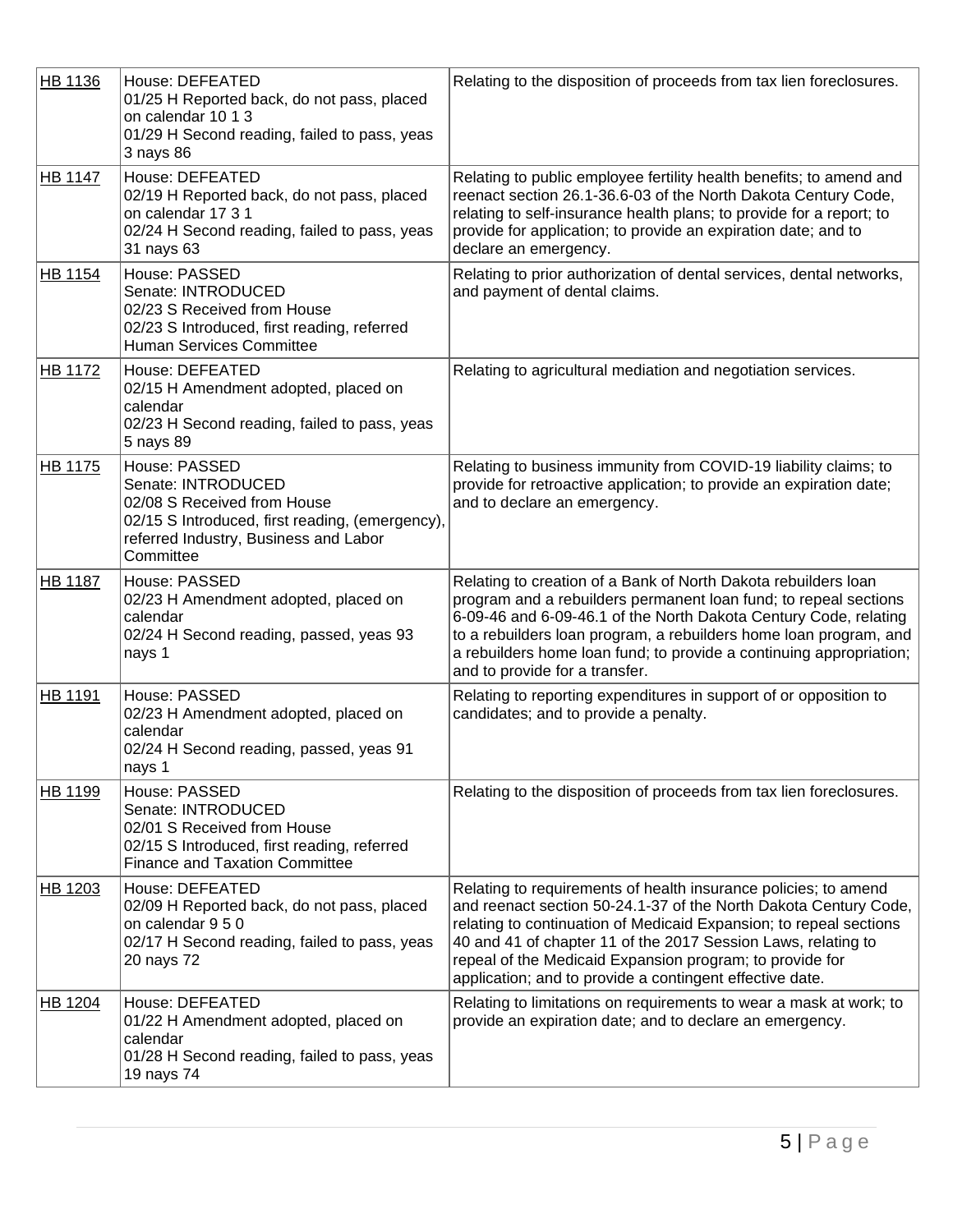| HB 1231        | House: PASSED<br>Senate: INTRODUCED<br>02/18 S Introduced, first reading, referred<br>Government and Veterans Affairs Committee<br>03/04 S Committee Hearing - 03:15 PM | Relating to duty of the investment director to consider investing<br>locally.                                                                                                                                                                                                                                                                                                                                                                                                                                                                  |
|----------------|-------------------------------------------------------------------------------------------------------------------------------------------------------------------------|------------------------------------------------------------------------------------------------------------------------------------------------------------------------------------------------------------------------------------------------------------------------------------------------------------------------------------------------------------------------------------------------------------------------------------------------------------------------------------------------------------------------------------------------|
| HB 1258        | House: PASSED<br>Senate: INTRODUCED<br>02/15 S Introduced, first reading, referred<br>Industry, Business and Labor Committee<br>03/03 S Committee Hearing - 09:45 AM    | Relating to real estate commission administration and real estate<br>licensing; to repeal chapter 43-23.4 of the North Dakota Century<br>Code, relating to real estate broker trust accounts; and to provide a<br>penalty.                                                                                                                                                                                                                                                                                                                     |
| <b>HB 1261</b> | House: DEFEATED<br>02/16 H Reported back, do not pass, placed<br>on calendar 11 2 1<br>02/23 H Second reading, failed to pass, yeas<br>3 nays 90                        | Relating to property exempt from seizure and forfeiture; and to<br>amend and reenact section 19-03.1-36.8 of the North Dakota<br>Century Code, relating to seizure and forfeiture reporting<br>requirements.                                                                                                                                                                                                                                                                                                                                   |
| HB 1267        | House: DEFEATED<br>01/27 H Reported back, do not pass, placed<br>on calendar 13 1 0<br>02/02 H Second reading, failed to pass, yeas<br>19 nays 75                       | Relating to cryptocurrency custodian services and exchanges; and<br>to provide for a legislative management report.                                                                                                                                                                                                                                                                                                                                                                                                                            |
| <b>HB 1268</b> | House: DEFEATED<br>02/09 H Reported back, do not pass, placed<br>on calendar 12 1 1<br>02/17 H Second reading, failed to pass, yeas<br>36 nays 56                       | Relating to a financial technology sandbox program for innovative<br>financial products and services and criminal history background<br>checks.                                                                                                                                                                                                                                                                                                                                                                                                |
| HB 1271        | House: DEFEATED<br>01/28 H Reported back, do not pass, placed<br>on calendar 11 2 1<br>02/03 H Second reading, failed to pass, yeas<br>14 nays 79                       | Relating to employer immunity; to amend and reenact<br>subsection 11 of section 65-01-02 of the North Dakota Century<br>Code, relating to the definition of a compensable injury; to provide<br>for retroactive application; and to declare an emergency.                                                                                                                                                                                                                                                                                      |
| HB 1275        | House: DEFEATED<br>02/23 H Reported back, do not pass, placed<br>on calendar 18 3 0<br>02/24 H Second reading, failed to pass, yeas<br>14 nays 76                       | Relating to an infrastructure bonding repayment fund, a research<br>and innovation fund, a workforce development and lifelong<br>education fund, a student meal and support services fund, a legacy<br>earnings fund, a human services and public health stabilization<br>fund, and a regional economic development infrastructure fund;<br>relating to funds invested by the state investment board, legacy<br>fund definitions, and an arts and culture endowment fund; to<br>provide a continuing appropriation; and to provide a transfer. |
| <b>HB 1277</b> | House: PASSED<br>Senate: INTRODUCED<br>02/04 S Received from House<br>02/15 S Introduced, first reading, referred<br><b>Finance and Taxation Committee</b>              | Relating to a residential property tax exemption for new<br>construction; and to provide an effective date.                                                                                                                                                                                                                                                                                                                                                                                                                                    |
| <b>HB 1278</b> | House: PASSED<br>Senate: INTRODUCED<br>02/22 S Received from House<br>02/22 S Introduced, first reading, referred<br>Industry, Business and Labor Committee             | Relating to eligibility for unemployment compensation for military<br>spouses; and to amend and reenact subdivision b of subsection 2<br>of section 52-04-07 of the North Dakota Century Code, relating to<br>benefits paid chargeable to accounts of base-period employers.                                                                                                                                                                                                                                                                   |
| <b>HB 1288</b> | House: PASSED<br>02/12 H Reported back, do pass, place on<br>calendar 18 1 2<br>02/23 H Second reading, passed, yeas 90<br>nays 3                                       | Relating to Medicaid coverage of continuous glucose monitoring<br>devices.                                                                                                                                                                                                                                                                                                                                                                                                                                                                     |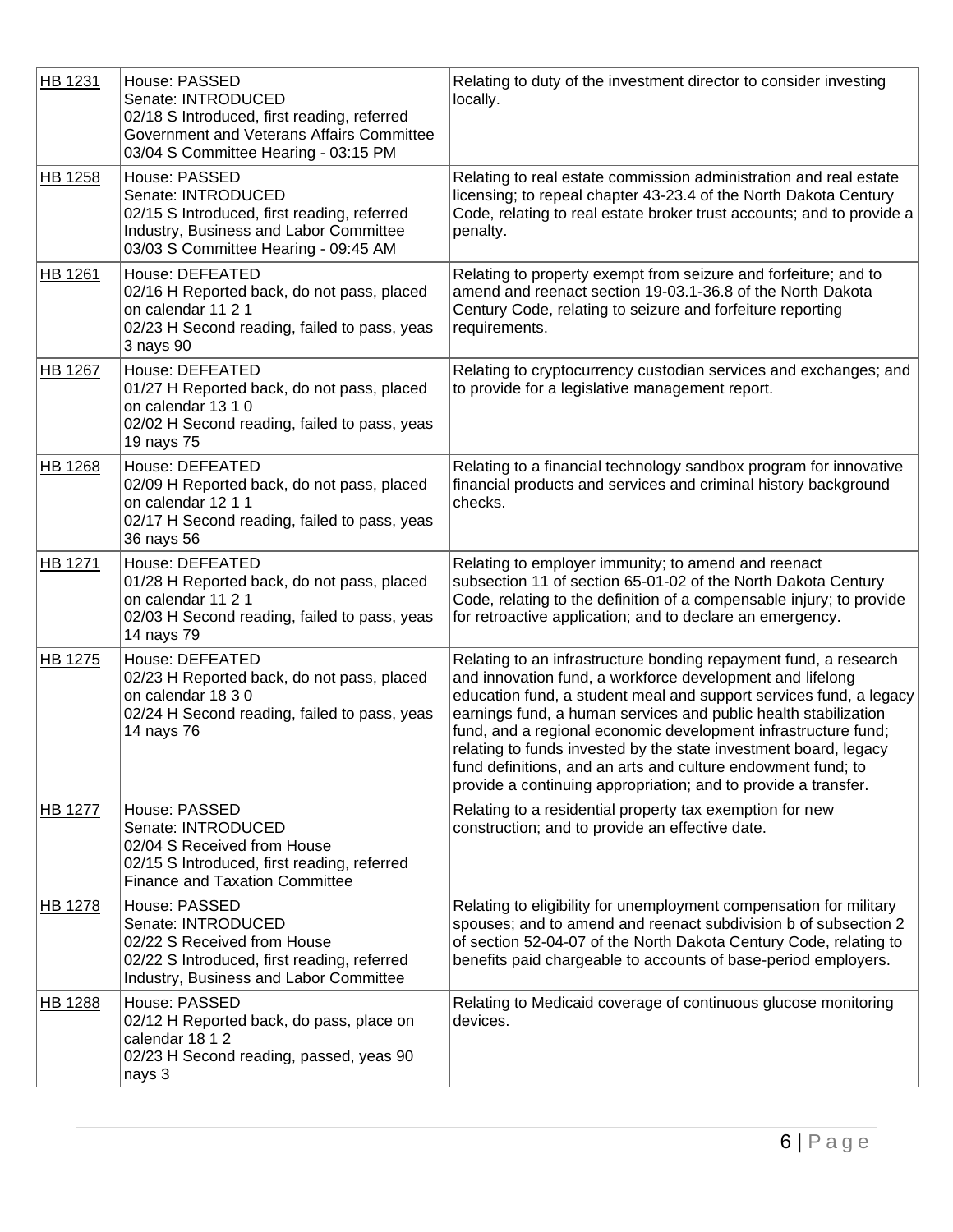| HB 1295 | House: PASSED<br>02/23 H Amendment adopted, placed on<br>calendar<br>02/24 H Second reading, passed, yeas 86<br>nays 7, Emergency clause carried            | Relating to authority of the secretary of state and the ethics<br>commission; and to declare an emergency.                                                                                                                                                                                     |
|---------|-------------------------------------------------------------------------------------------------------------------------------------------------------------|------------------------------------------------------------------------------------------------------------------------------------------------------------------------------------------------------------------------------------------------------------------------------------------------|
| HB 1299 | House: DEFEATED<br>01/21 H Amendment adopted, placed on<br>calendar<br>01/26 H Second reading, failed to pass, yeas<br>21 nays 70                           | Relating to prohibiting a retail establishment from refusing to<br>accept cash as payment; and to provide a penalty.                                                                                                                                                                           |
| HB 1301 | House: DEFEATED<br>02/04 H Division A lost<br>02/04 H Division B lost                                                                                       | Relating to civil immunity for communicable diseases and<br>mandatory communicable disease immunizations; to provide a<br>penalty; to provide for application; and to declare an emergency.                                                                                                    |
| HB 1307 | House: DEFEATED<br>02/02 H Reported back, do not pass, placed<br>on calendar 11 3 0<br>02/04 H Second reading, failed to pass, yeas<br>24 nays 68           | A BILL for an Act to prohibit public accommodations from refusing<br>services to an individual because the individual has not been<br>vaccinated; and to provide a penalty.                                                                                                                    |
| HB 1314 | House: PASSED<br>Senate: INTRODUCED<br>02/19 S Received from House<br>02/19 S Introduced, first reading, referred<br>Industry, Business and Labor Committee | Relating to cybersecurity incident reporting requirements.                                                                                                                                                                                                                                     |
| HB 1320 | House: DEFEATED<br>02/02 H Reported back, do not pass, placed<br>on calendar 13 1 0<br>02/04 H Second reading, failed to pass, yeas<br>8 nays 84            | Relating to limitations on vaccinations requirements; relating to<br>immunization records and data; and to repeal section 23-07-17.1<br>of the North Dakota Century Code, relating to immunizations<br>required for entry to school or day care.                                               |
| HB 1322 | House: DEFEATED<br>02/15 H Laid over one legislative day<br>02/23 H Second reading, failed to pass, yeas<br>18 nays 76                                      | Relating to the attorney general's review of proposed<br>administrative rules and the authority of the administrative rules<br>committee to object to or void an administrative rule.                                                                                                          |
| HB 1328 | House: DEFEATED<br>02/10 H Amendment adopted, placed on<br>calendar<br>02/18 H Second reading, failed to pass, yeas<br>35 nays 59                           | Relating to vitamin D screening and testing; to amend and reenact<br>section 26.1-36.6-03 of the North Dakota Century Code, relating to<br>self-insurance health plans; to provide for a report; to provide for<br>application; to provide an expiration date; and to declare an<br>emergency. |
| HB 1330 | House: DEFEATED<br>02/10 H Reported back, do not pass, placed<br>on calendar 12 1 1<br>02/18 H Second reading, failed to pass, yeas<br>19 nays 75           | Relating to prohibiting covered entities from selling users'<br>protected data without consent; and to provide a penalty.                                                                                                                                                                      |
| HB 1339 | House: PASSED<br>02/17 H Amendment adopted, placed on<br>calendar<br>02/23 H Second reading, passed, yeas 65<br>nays 28                                     | Relating to dangerous weapons.                                                                                                                                                                                                                                                                 |
| HB 1341 | House: DEFEATED<br>02/08 H Reported back, do not pass, placed<br>on calendar 12 2 0<br>02/16 H Second reading, failed to pass, yeas<br>12 nays 82           | Relating to the state minimum wage rate.                                                                                                                                                                                                                                                       |
| HB 1352 | House: DEFEATED<br>02/04 H Amendment adopted, placed on                                                                                                     | A BILL for an Act to provide for liability for medical products.                                                                                                                                                                                                                               |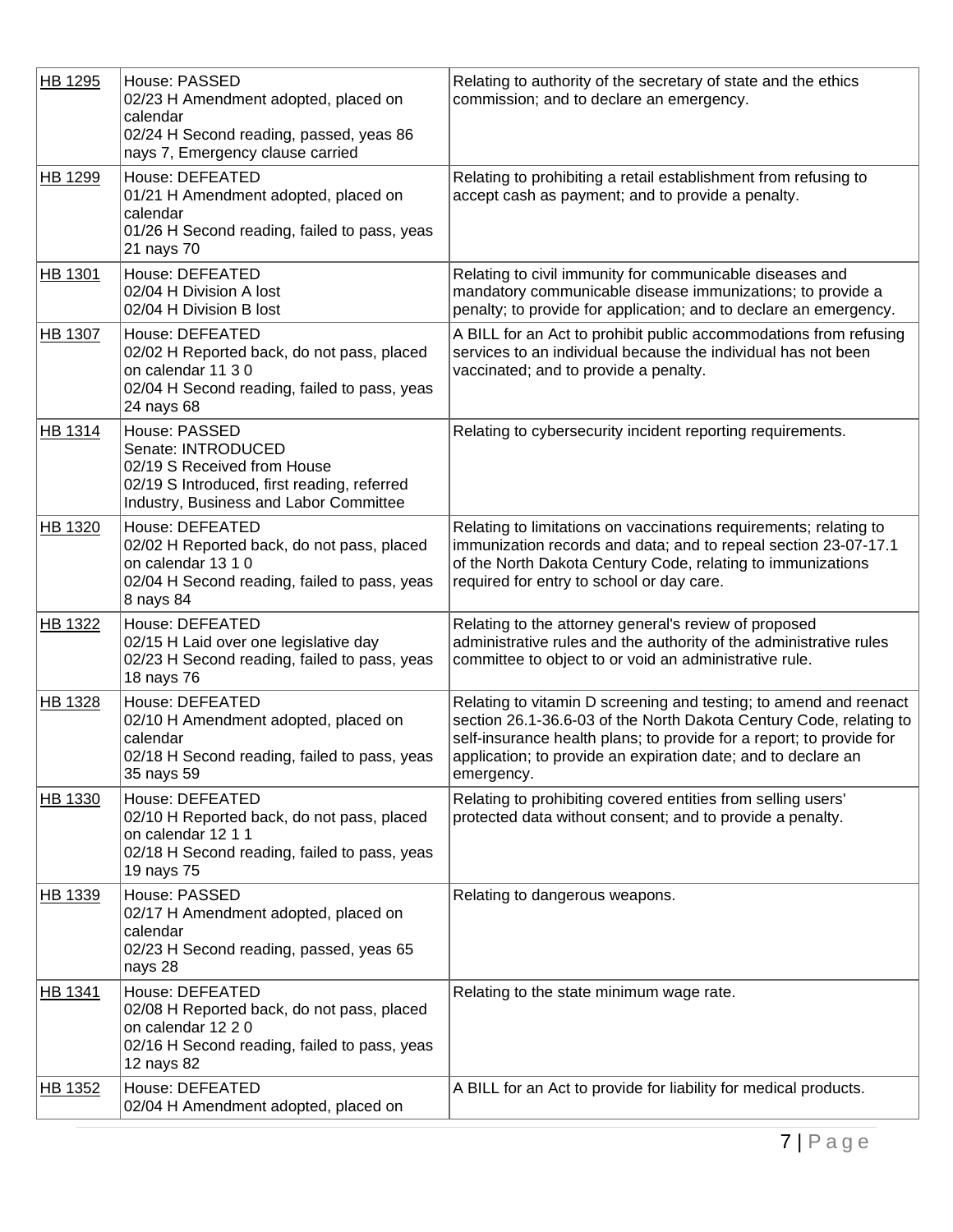|                | calendar<br>02/04 H Second reading, failed to pass, yeas<br>11 nays 83                                                                                               |                                                                                                                                                                                                                                                                                                              |
|----------------|----------------------------------------------------------------------------------------------------------------------------------------------------------------------|--------------------------------------------------------------------------------------------------------------------------------------------------------------------------------------------------------------------------------------------------------------------------------------------------------------|
| HB 1363        | House: DEFEATED<br>02/09 H Reported back, do not pass, placed<br>on calendar 11 2 1<br>02/17 H Second reading, failed to pass, yeas<br>7 nays 85                     | Relating to ante-mortem probate of wills.                                                                                                                                                                                                                                                                    |
| <b>HB 1364</b> | House: PASSED<br>Senate: INTRODUCED<br>02/10 S Received from House<br>02/15 S Introduced, first reading, referred<br><b>Judiciary Committee</b>                      | Relating to the duties of a personal representative.                                                                                                                                                                                                                                                         |
| <b>HB 1366</b> | House: PASSED<br>02/22 H Amendment adopted, placed on<br>calendar<br>02/23 H Second reading, passed, yeas 94<br>nays 0                                               | Relating to the nonjudicial disposition of property by lienholders;<br>and to amend and reenact sections 35-13-01, 35-13-04, 35-13-05,<br>and 35-13-06 of the North Dakota Century Code, relating to<br>repairman's liens, priority of liens, notice requirements, and<br>assignments.                       |
| HB 1371        | House: PASSED<br>Senate: INTRODUCED<br>02/15 S Received from House<br>02/16 S Introduced, first reading, referred<br><b>Political Subdivisions Committee</b>         | Relating to requiring the state to observe daylight saving time year<br>round; to repeal section 40-01-20 of the North Dakota Century<br>Code, relating to daylight saving time; and to provide an effective<br>date.                                                                                        |
| <b>HB 1374</b> | House: PASSED<br>Senate: INTRODUCED<br>02/15 S Introduced, first reading, referred<br><b>Finance and Taxation Committee</b><br>03/03 S Committee Hearing - 10:15 AM  | Relating to an income tax deduction for COVID-19 relief benefits;<br>and to provide an effective date.                                                                                                                                                                                                       |
| HB 1376        | House: PASSED<br>Senate: INTRODUCED<br>02/17 S Received from House<br>02/18 S Introduced, first reading, referred<br>Industry, Business and Labor Committee          | Relating to employer immunity regarding COVID-19; and to<br>provide for application.                                                                                                                                                                                                                         |
| <b>HB 1377</b> | House: DEFEATED<br>02/02 H Reported back, do not pass, placed<br>on calendar 8 5 1<br>02/04 H Second reading, failed to pass, yeas<br>21 nays 72                     | Relating to immunization exemptions.                                                                                                                                                                                                                                                                         |
| <b>HB 1380</b> | House: PASSED<br>02/24 H Amendment adopted, placed on<br>calendar<br>02/24 H Second reading, passed, yeas 71<br>nays 22                                              | Relating to a legacy sinking and interest fund, a legacy earnings<br>fund, and an income tax relief fund; to amend and reenact section<br>21-10-12 of the North Dakota Century Code, relating to legacy<br>fund definitions; to provide for a transfer; and to provide a<br>statement of legislative intent. |
| <b>HB 1398</b> | House: PASSED<br>Senate: INTRODUCED<br>02/16 S Introduced, first reading, referred<br>Industry, Business and Labor Committee<br>03/03 S Committee Hearing - 09:00 AM | Relating to prohibitions on political subdivisions regulating paid<br>family leave.                                                                                                                                                                                                                          |
| HB 1420        | House: PASSED<br>02/19 H Amendment adopted, placed on<br>calendar<br>02/23 H Second reading, passed, yeas 56<br>nays 38                                              | Relating to the personal use of marijuana; relating to the<br>legalization of marijuana; to provide for a legislative management<br>report; to provide a penalty; and to provide an effective date.                                                                                                          |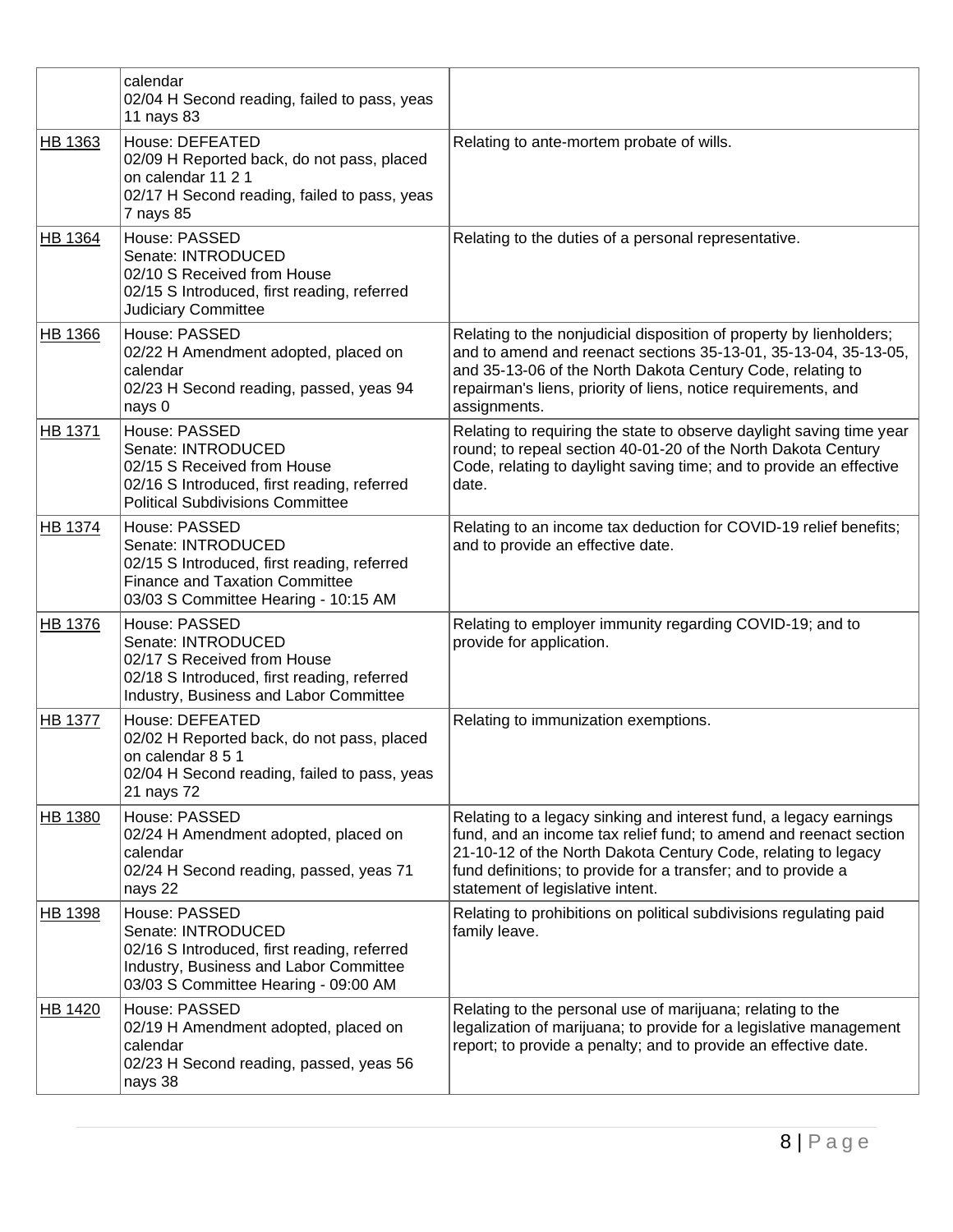| HB 1425        | House: PASSED<br>02/23 H Amendment adopted, placed on<br>calendar<br>02/24 H Second reading, passed, yeas 85<br>nays 8                                      | Relating to the legacy infrastructure loan fund and the state<br>investment board; to amend and reenact sections 21-10-02 and<br>21-10-11 of the North Dakota Century Code, relating to the state<br>investment board and the legacy and budget stabilization fund<br>advisory board; and to provide a continuing appropriation.                                                                                                                                                                                                                                                                                                                                                                                                                                                                                                          |
|----------------|-------------------------------------------------------------------------------------------------------------------------------------------------------------|-------------------------------------------------------------------------------------------------------------------------------------------------------------------------------------------------------------------------------------------------------------------------------------------------------------------------------------------------------------------------------------------------------------------------------------------------------------------------------------------------------------------------------------------------------------------------------------------------------------------------------------------------------------------------------------------------------------------------------------------------------------------------------------------------------------------------------------------|
| HB 1431        | House: PASSED<br>Senate: INTRODUCED<br>02/22 S Received from House<br>02/22 S Introduced, first reading, referred<br><b>Finance and Taxation Committee</b>  | Relating to a water infrastructure revolving loan fund and bonded<br>debt repayments; to amend and reenact subsection 1 of section 6-<br>09-49, and sections 6-09.4-06 and 6-09.4-10 of the North Dakota<br>Century Code, relating to interest rates for infrastructure revolving<br>loans, borrowing and lending authority of the public finance<br>authority, and reserve funds associated with bonds; to repeal<br>chapter 6-09.5 and section 61-02-78 of the North Dakota Century<br>Code, relating to a community water development fund and an<br>infrastructure revolving loan fund within the resources trust fund; to<br>provide an appropriation; to provide a continuing appropriation; to<br>provide for a transfer; to provide for a contingent transfer; to<br>provide a bond issue limit; and to provide a loan repayment. |
| <b>HB 1433</b> | House: DEFEATED<br>01/28 H Reported back, do not pass, placed<br>on calendar 12 2 0<br>02/03 H Second reading, failed to pass, yeas<br>16 nays 77           | Relating to workers' compensation benefits for essential workers;<br>to provide for retroactive application; and to provide an expiration<br>date.                                                                                                                                                                                                                                                                                                                                                                                                                                                                                                                                                                                                                                                                                        |
| HB 1439        | House: DEFEATED<br>02/11 H Reported back, do not pass, placed<br>on calendar 11 2 1<br>02/18 H Second reading, failed to pass, yeas<br>20 nays 74           | Relating to remote notarial acts for clients of certain nonprofit<br>organizations; to amend and reenact subdivision c of subsection 3<br>of section 44-06.1-13.1 of the North Dakota Century Code, relating<br>to an exemption for certain remote notarial acts; and to provide a<br>penalty.                                                                                                                                                                                                                                                                                                                                                                                                                                                                                                                                            |
| HB 1441        | House: PASSED<br>Senate: INTRODUCED<br>02/19 S Received from House<br>02/19 S Introduced, first reading, referred<br>Industry, Business and Labor Committee | Relating to a paid family medical leave program and an income tax<br>credit for contributions paid into the paid family medical leave fund<br>on behalf of eligible employees; to provide an appropriation; to<br>provide for a transfer; and to provide an effective date.                                                                                                                                                                                                                                                                                                                                                                                                                                                                                                                                                               |
| <b>HB 1451</b> | House: DEFEATED<br>02/19 H Reported back, do not pass, placed<br>on calendar 11 1 2<br>02/23 H Second reading, failed to pass, yeas<br>14 nays 80           | Relating to reporting the ultimate and true source of funds, relating<br>to political advertisements and reporting the ultimate and true<br>sources of funds; to repeal section 16.1-08.1-08 of the North<br>Dakota Century Code, relating to identifying the ultimate and true<br>source of funds; and to provide a penalty.                                                                                                                                                                                                                                                                                                                                                                                                                                                                                                             |
| HB 1454        | House: DEFEATED<br>02/17 H Reported back, do not pass, placed<br>on calendar 11 3 0<br>02/23 H Second reading, failed to pass, yeas<br>8 nays 86            | Relating to unlawful interference with business relation; and to<br>provide a penalty.                                                                                                                                                                                                                                                                                                                                                                                                                                                                                                                                                                                                                                                                                                                                                    |
| HB 1499        | House: DEFEATED<br>02/08 H Reported back, do not pass, placed<br>on calendar 12 2 0<br>02/15 H Second reading, failed to pass, yeas<br>9 nays 84            | Relating to election requirements for bonds.                                                                                                                                                                                                                                                                                                                                                                                                                                                                                                                                                                                                                                                                                                                                                                                              |
| <b>HB 1501</b> | House: PASSED<br>02/19 H Amendment adopted, placed on<br>calendar<br>02/23 H Second reading, passed, yeas 73<br>nays 21                                     | Relating to imposition of a gross receipts tax and an excise tax on<br>usable marijuana and adult-use cannabis products; to provide a<br>penalty; to provide a continuing appropriation; and to provide a<br>contingent effective date.                                                                                                                                                                                                                                                                                                                                                                                                                                                                                                                                                                                                   |
| SB 2008        | Senate: PASSED<br>House: INTRODUCED<br>02/17 H Received from Senate                                                                                         | A BILL for an Act to provide an appropriation for defraying the<br>expenses of the department of financial institutions; and to provide<br>for a transfer.                                                                                                                                                                                                                                                                                                                                                                                                                                                                                                                                                                                                                                                                                |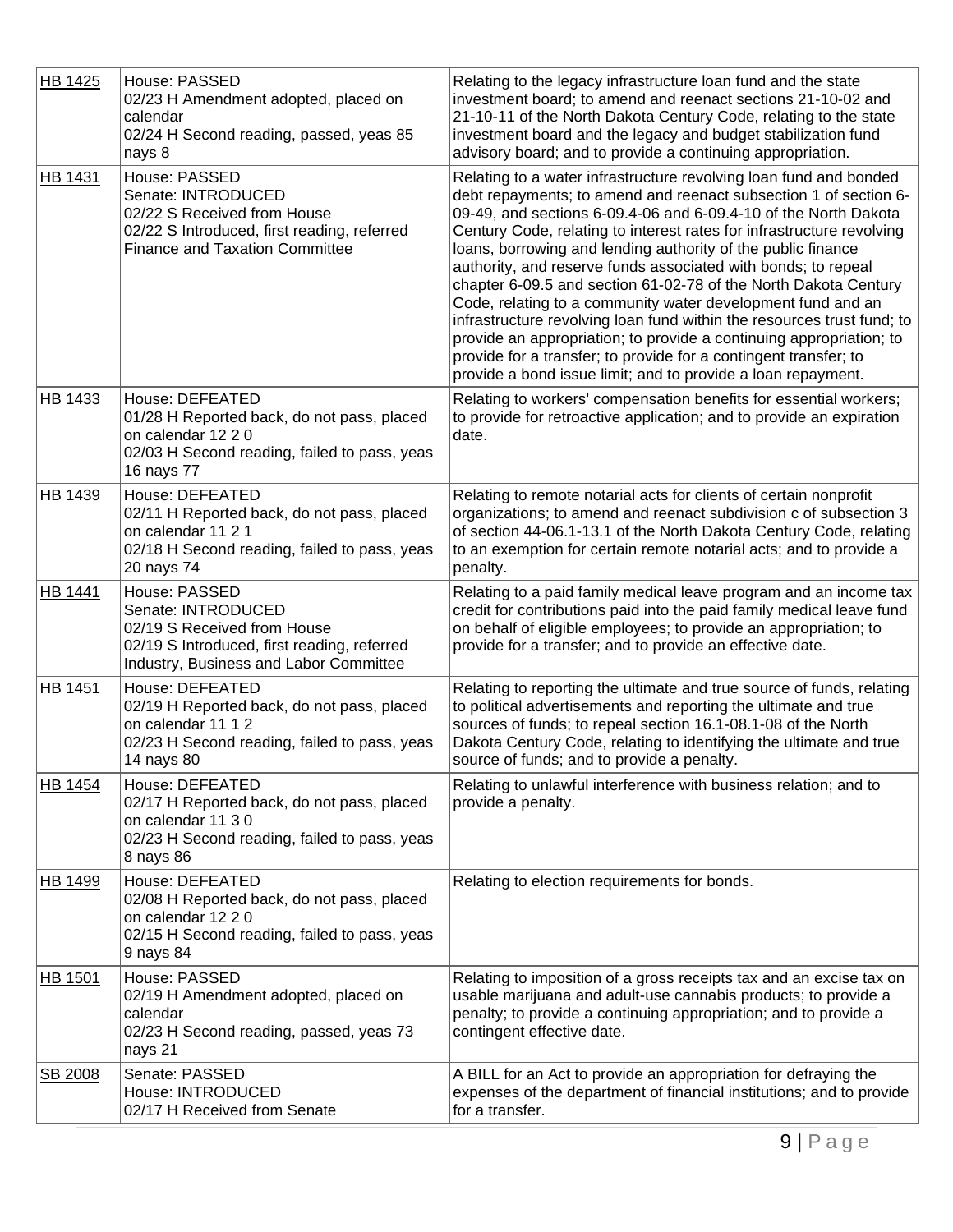|         | 02/19 H Introduced, first reading, referred<br><b>Appropriations Committee</b>                                                                                              |                                                                                                                                                                                                                                                                                                                                                                                                                                                                                                                                                                                                                                                                                                                                                           |
|---------|-----------------------------------------------------------------------------------------------------------------------------------------------------------------------------|-----------------------------------------------------------------------------------------------------------------------------------------------------------------------------------------------------------------------------------------------------------------------------------------------------------------------------------------------------------------------------------------------------------------------------------------------------------------------------------------------------------------------------------------------------------------------------------------------------------------------------------------------------------------------------------------------------------------------------------------------------------|
| SB 2014 | Senate: PASSED<br>02/22 S Second reading, passed, yeas 47<br>nays 0<br>02/23 H Received from Senate                                                                         | Relating to bonded debt repayments and housing finance agency<br>programs; relating the infrastructure revolving loan fund, borrowing<br>and lending authority of the public finance authority, reserve funds<br>associated with bonds, the long-term care facility loan fund, the<br>state energy research center, and the housing incentive fund; to<br>provide a continuing appropriation; to repeal section 54-17-07.12<br>of the North Dakota Century Code, relating to the housing finance<br>agency participating as a wholesale servicing mortgage lender; to<br>provide for a transfer; to provide an exemption; to provide a<br>statement of legislative intent; to provide for a study; and to provide<br>for a legislative management report. |
| SB 2019 | Senate: PASSED<br>House: INTRODUCED<br>02/18 H Introduced, first reading, referred<br><b>Appropriations Committee</b><br>03/05 H Committee Hearing - 10:00 AM               | A BILL for an Act to provide an appropriation for defraying the<br>expenses of the department of career and technical education; and<br>to provide a report.                                                                                                                                                                                                                                                                                                                                                                                                                                                                                                                                                                                              |
| SB 2020 | Senate: PASSED<br>02/18 S Second reading, passed, yeas 47<br>nays 0<br>02/19 H Received from Senate                                                                         | A BILL for an Act to provide an appropriation for defraying the<br>expenses of the North Dakota state university extension service,<br>northern crops institute, upper great plains transportation institute,<br>main research center, branch research centers, and agronomy<br>seed farm; to provide for a report; and to provide an exemption.                                                                                                                                                                                                                                                                                                                                                                                                          |
| SB 2021 | Senate: PASSED<br>02/22 S Second reading, passed, yeas 45<br>nays 2<br>02/23 H Received from Senate                                                                         | A BILL for an Act to provide an appropriation for defraying the<br>expenses of the information technology department; to provide a<br>transfer; to provide for a report; to provide an exemption; and to<br>provide for a statement of legislative intent.                                                                                                                                                                                                                                                                                                                                                                                                                                                                                                |
| SB 2034 | Senate: PASSED<br>House: INTRODUCED<br>02/01 H Received from Senate<br>02/19 H Introduced, first reading, referred<br>Government and Veterans Affairs Committee             | Relating to written advisory opinions regarding ethics.                                                                                                                                                                                                                                                                                                                                                                                                                                                                                                                                                                                                                                                                                                   |
| SB 2048 | Senate: PASSED<br>House: INTRODUCED<br>02/18 H Introduced, first reading, referred<br>Judiciary Committee<br>03/03 H Committee Hearing - 10:00 AM                           | Relating to the Revised Uniform Unclaimed Property Act, relating<br>to abandoned and unclaimed property; to repeal chapter 47-30.1 of<br>the North Dakota Century Code, relating to the uniform unclaimed<br>property act; to provide for a report; to provide a penalty; and to<br>provide a continuing appropriation.                                                                                                                                                                                                                                                                                                                                                                                                                                   |
| SB 2064 | Senate: DEFEATED<br>01/19 S Reported back, do not pass, place on<br>calendar 5 1 0<br>01/20 S Second reading, failed to pass, yeas 7<br>nays 39                             | Relating to the definition of person.                                                                                                                                                                                                                                                                                                                                                                                                                                                                                                                                                                                                                                                                                                                     |
| SB 2070 | Senate: PASSED<br>House: INTRODUCED<br>02/24 H Introduced, first reading, referred<br><b>Energy and Natural Resources Committee</b><br>03/04 H Committee Hearing - 09:00 AM | Relating to the regulated substance response; to amend and<br>reenact sections 11-33-01, 23.1-10-02, 40-47-01, and 58-03-11 of<br>the North Dakota Century Code, relating to the regulated<br>substance response; to repeal sections 23.1-04-04 and 23.1-10-01<br>of the North Dakota Century Code, relating to contaminated<br>properties; to provide a continuing appropriation; and to provide for<br>retroactive application.                                                                                                                                                                                                                                                                                                                         |
| SB 2076 | Senate: PASSED<br>House: INTRODUCED<br>01/14 H Received from Senate<br>02/19 H Introduced, first reading, referred<br>Industry, Business and Labor Committee                | Relating to reinsurance credit of insurers.                                                                                                                                                                                                                                                                                                                                                                                                                                                                                                                                                                                                                                                                                                               |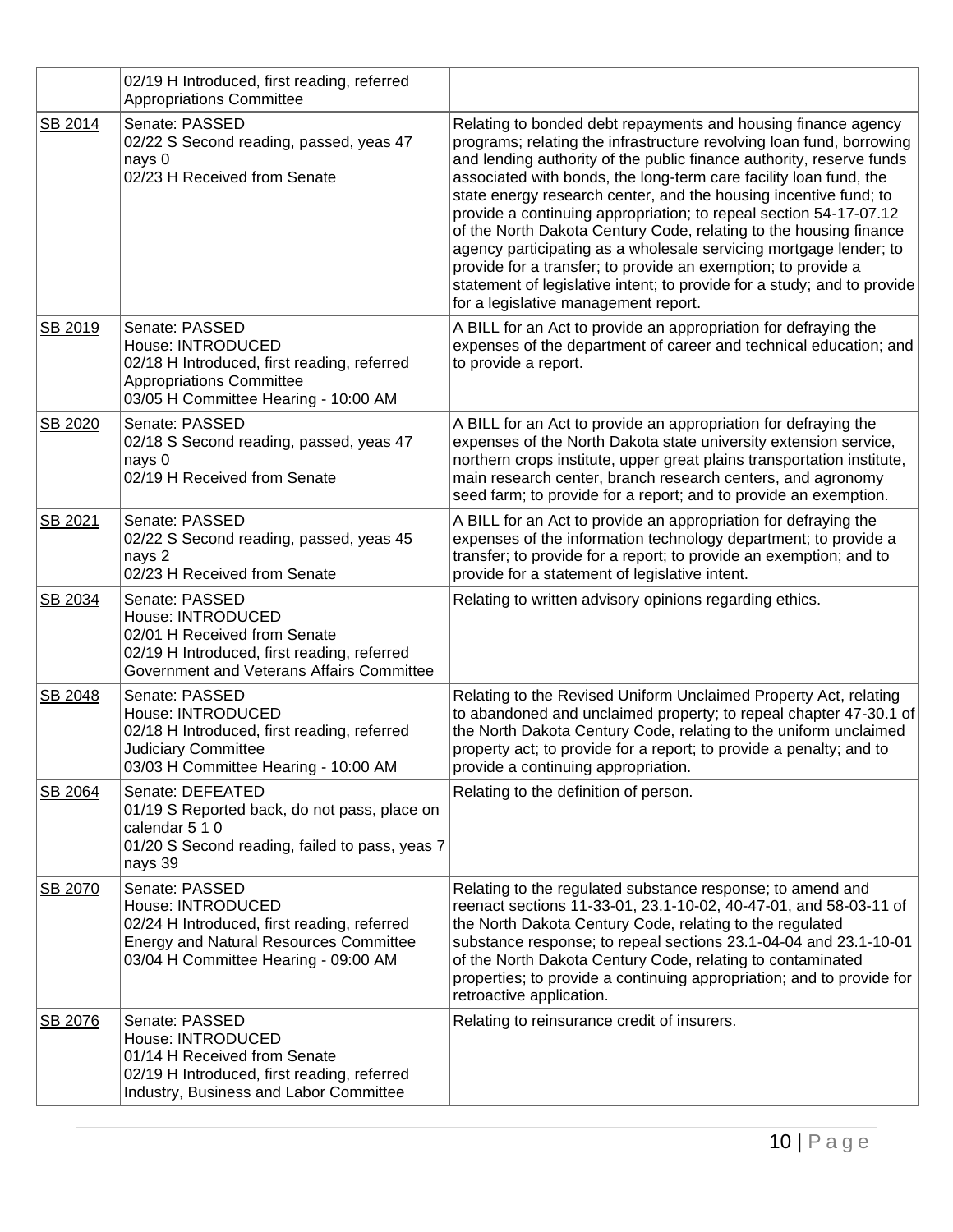| SB 2098 | Senate: PASSED<br>House: INTRODUCED<br>02/19 H Introduced, first reading, referred<br><b>Transportation Committee</b><br>03/04 H Committee Hearing - 11:00 AM         | Relating to abandoned vehicles.                                                                                                                                                                                                                                                                                                                                                                                                                                                                                                           |
|---------|-----------------------------------------------------------------------------------------------------------------------------------------------------------------------|-------------------------------------------------------------------------------------------------------------------------------------------------------------------------------------------------------------------------------------------------------------------------------------------------------------------------------------------------------------------------------------------------------------------------------------------------------------------------------------------------------------------------------------------|
| SB 2101 | Senate: PASSED<br>House: INTRODUCED<br>01/11 H Received from Senate<br>02/19 H Introduced, first reading, referred<br>Industry, Business and Labor Committee          | Relating to credit union loans, relating to the regulatory fund,<br>assessment of civil money penalties, appointment of receivers,<br>supervision and examinations, assessments, real estate loans,<br>bank mergers, bank branches, bank investments, trust branches,<br>credit union powers, credit union board notice, and sale or<br>purchase of banking institutions or holding companies; to repeal<br>section 6-06-14 of the North Dakota Century Code, relating to<br>credit union loans; and to provide a penalty.                |
| SB 2102 | Senate: PASSED<br>House: INTRODUCED<br>01/15 H Received from Senate<br>02/19 H Introduced, first reading, referred<br>Industry, Business and Labor Committee          | Relating to dissolution, insolvency, suspension, emergency<br>receivership, and liquidation of institutions under the department of<br>financial institutions' supervision; relating to financial institutions<br>cross references, cease and desist orders, and prompt corrective<br>action; and to repeal chapter 6-07 of the North Dakota Century<br>Code, relating to dissolution, insolvency, suspension, emergency<br>receivership, and liquidation of institutions under the department of<br>financial institutions' supervision. |
| SB 2103 | Senate: PASSED<br>House: INTRODUCED<br>01/11 H Received from Senate<br>02/19 H Introduced, first reading, referred<br>Industry, Business and Labor Committee          | Relating to money broker charges; relating to money broker<br>exemptions, collection agency exemptions, and deferred<br>presentment service transaction procedures; to repeal section 13-<br>04.1-09.2 of the North Dakota Century Code, relating to money<br>broker charges; and to provide a penalty.                                                                                                                                                                                                                                   |
| SB 2127 | Senate: DEFEATED<br>02/19 S Reported back, do not pass, placed<br>on calendar 14 0 0<br>02/22 S Second reading, failed to pass, yeas 2<br>nays 44                     | Relating to the housing incentive fund; and to provide an<br>appropriation.                                                                                                                                                                                                                                                                                                                                                                                                                                                               |
| SB 2169 | Senate: DEFEATED<br>02/17 S Reported back, do not pass, placed<br>on calendar 12 2 0<br>02/18 S Second reading, failed to pass, yeas 7<br>nays 40                     | Relating to a COVID-19 relief grant program for essential workers;<br>to provide an appropriation; to provide a contingent appropriation;<br>and to provide an expiration date.                                                                                                                                                                                                                                                                                                                                                           |
| SB 2183 | Senate: DEFEATED<br>02/22 S Amendment failed<br>02/22 S Second reading, failed to pass, yeas<br>21 nays 26                                                            | Relating to public employee insulin drug benefits; relating to self-<br>insurance health plans; to provide for a report; to provide for<br>application; to provide an expiration date; and to declare an<br>emergency.                                                                                                                                                                                                                                                                                                                    |
| SB 2191 | Senate: PASSED<br>House: INTRODUCED<br>02/24 H Introduced, first reading, referred<br><b>Political Subdivisions Committee</b><br>03/04 H Committee Hearing - 09:00 AM | Relating to the disposal of abandoned personal property.                                                                                                                                                                                                                                                                                                                                                                                                                                                                                  |
| SB 2197 | Senate: PASSED<br>House: INTRODUCED<br>01/22 H Received from Senate<br>02/19 H Introduced, first reading, referred<br>Industry, Business and Labor Committee          | Relating to confidentiality of facts and information obtained or<br>created by the commissioner of financial institutions and the<br>department of financial institutions.                                                                                                                                                                                                                                                                                                                                                                |
| SB 2203 | Senate: DEFEATED<br>02/10 S Reported back, do not pass, placed<br>on calendar 600<br>02/12 S Second reading, failed to pass, yeas 8<br>nays 39                        | Relating to surcharges paid by employers for employees who<br>receive unemployment insurance benefits; and to provide an<br>effective date.                                                                                                                                                                                                                                                                                                                                                                                               |